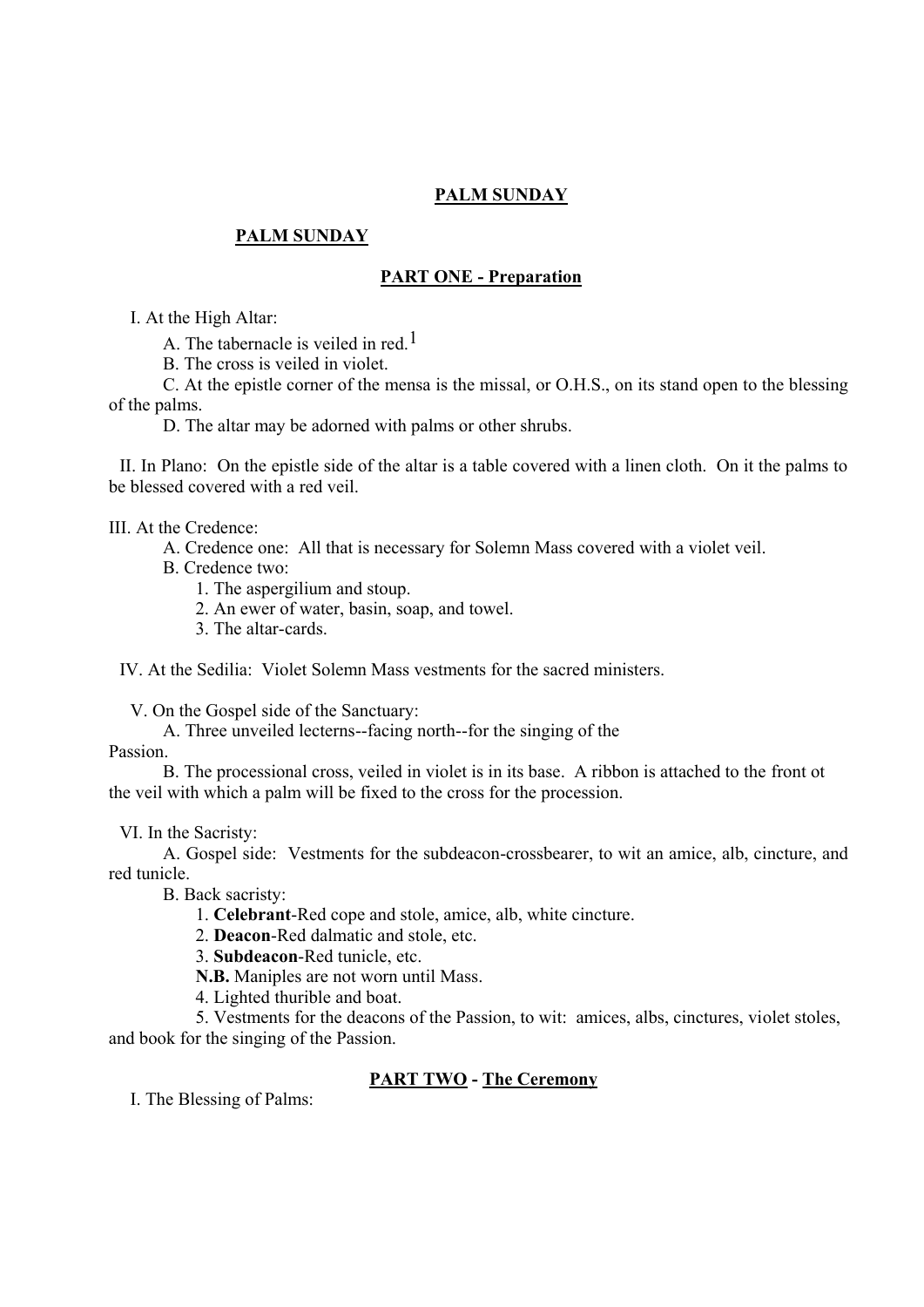A. The procession moves to the sanctuary in the usual order, McII walking to the thurifer's right. The thurifer carries the thurible and boat.

 $<sup>1</sup>$ . This is changed to violet by a sacristan during the procession.</sup>

B. The Asperges is omitted.

C. Upon genuflecting the sacred ministers ascend to the altar. The celebrant kisses the altar and goes to the book at the epistle side, the deacon standing to his right, the subdeacon to his left.

D. Meanwhile, McI removes the red veil from the palms giving it to AcI who puts it aside.

- E. Meantime the choir sings the antiphon Hosanna.
- F. McII stands near the table with the aspergilium and stoup.
- G. The celebrant, with hands joined, sings the prayer of blessing. The deacon holds back the cope as the celebrant makes the sign of the cross.

H. Thereafter incense is imposed.

- I. The celebrant then sprinkles the palms in silence.
- J. McII may now return the aspergilium and stoup to credence two.
- K. The celebrant then incenses the palms with three simple swings.

II. The Distribution of Palms:

- A. McI puts aside palms for the celebrant, deacon, and subdeacon.
- B. The celebrant, standing in the middle of the predella with the deacon to his right and the subdeacon to his left, distributes the palms in the usual manner to the clergy and servers.
- C. The faithful receive palms at the communion rail.
- D. After the distribution the celebrant washes his hands in plano

on the epistle side, assisted by the acolytes.

#### IV. **The Gospel:**

- A. The celebrant returns to the foot of the altar where he reverences with the deacon and subdeacon. He ascends and kisses the altar.
- B. Meanwhile, the deacon receives the evangelarium from McII. He and the subdeacon then ascend. The deacon places the book on the altar.
- C. Incense is imposed, and the Gospel movement is carried out in the usual manner. This is conducted by McII.
- D. After the Gospel the subdeacon takes the book to the celebrant who kisses it saying Per evangelica dicta, etc.
- E. The celebrant is not incensed, but goes at once to the middle of the predella where he is joined by the deacon and subdeacon.

### V. The Procession:

- A. Incense is imposed.
- B. The procession is now formed.
- C. At the signal of McI, the deacon--facing towards the nave--sings Procedamus in pace. The ministers descend, receive their palms from McI, and all genuflect. The order of the procession is as in the diagram below: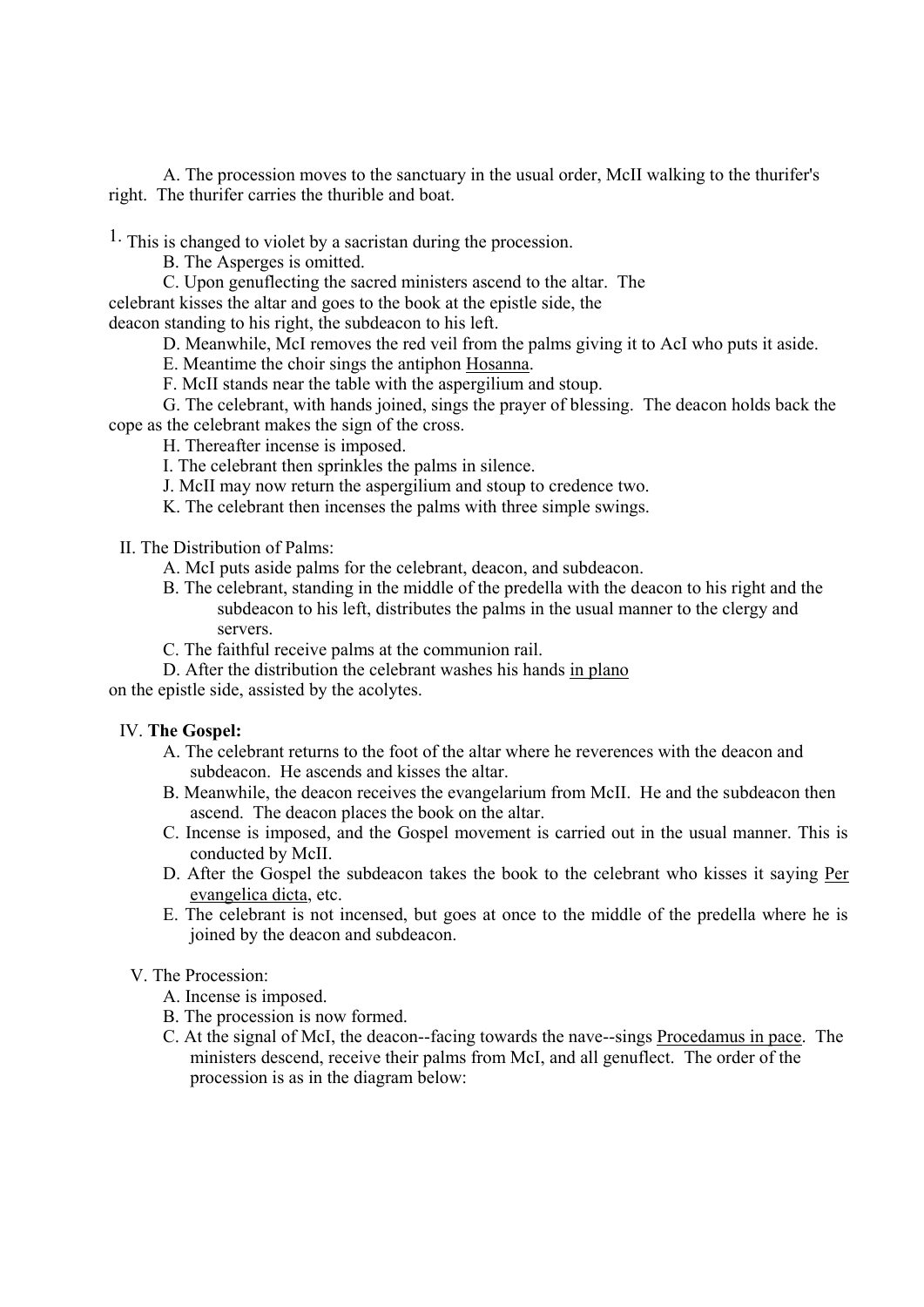D. The procession leaves the church, turning to the right and proceeds for some distance. The church doors are then closed.

**N.B.** During the procession a sacristan prepares the altar for Mass.

E. Upon returning to the church all group themselves as in the diagram below:

F. Two or more cantors remained inside during the procession. When the procession is in place before the church doors the cantors inside facing the doors sing the first verse of the hymn Gloria, laus et honor.

G. The celebrant and those without repeat the same verse.

H. The cantors within sing the following verses (they may sing all of them or some only).

I. Those without after each verse repeat the Gloria, laus et honor.

J. When all is sung the subdeacon-crossbearer strikes the door three times with the lower end of the processional cross. The door is opened by those within.

K. The procession enters singing Ingrediente Domino.

**N.B.** If it is impossible that the procession to outside, the ceremony must be performed at the entrance to the sanctuary. If there are gates to the sanctuary, they are shut. If not, the subdeaconcrossbearer strikes the floor with the base of the cross. The opening of the door must be left to pious imagination.

L. If birettas are worn, those wearing them must uncover during the singing of Gloria, laus.

M. Upon entering the sanctuary the thurifer genuflects and goes to his place. The acolytes go to the credence and put down their candles. The subdeacon-crossbearer puts the cross in its base and goes to the sacristy to unvest. He then stands at his place in the sanctuary vested in surplice.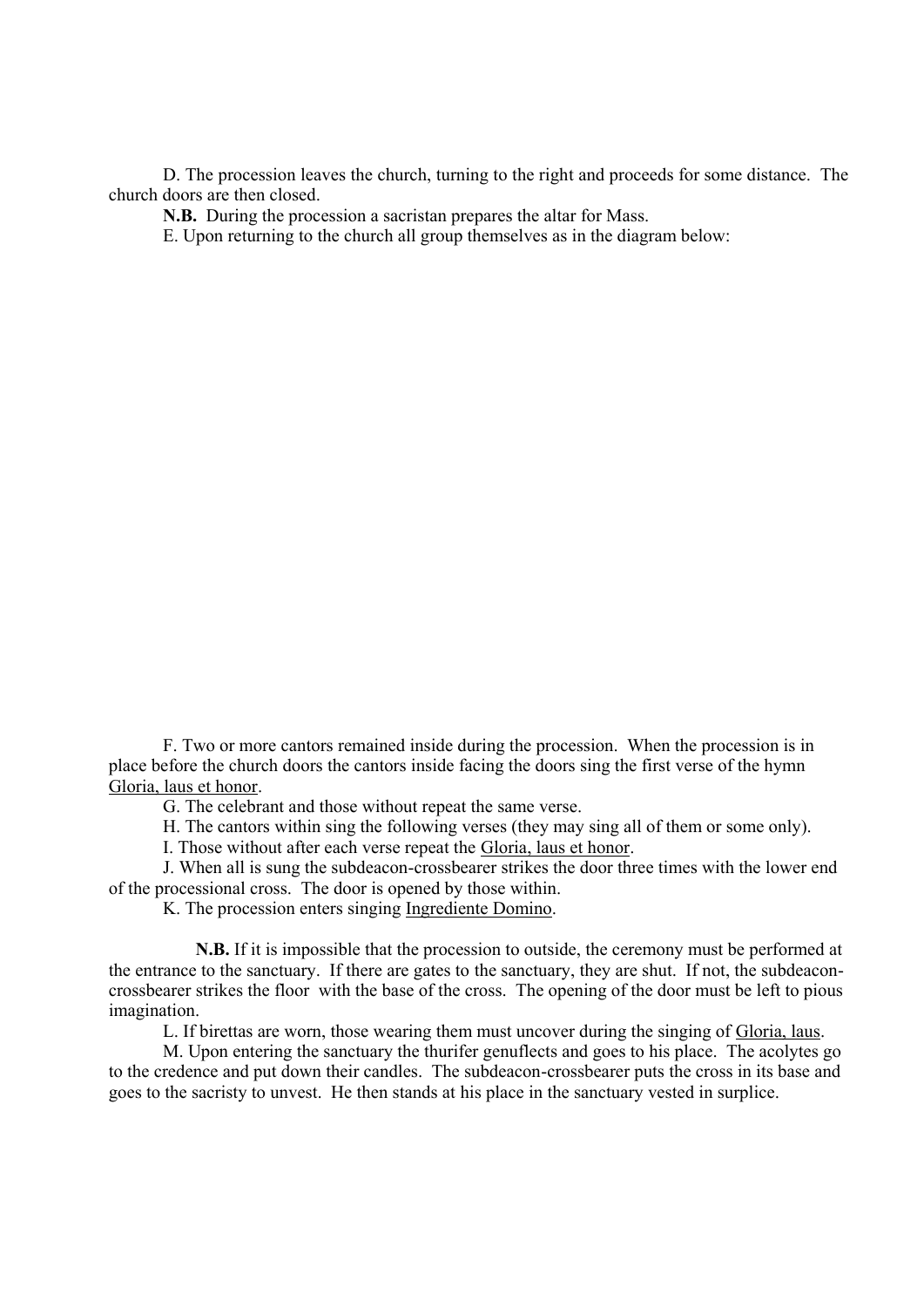N. The sacred ministers give up their palms, and ascend to the predella. The celebrant kisses the altar, and the three go to the book as at the beginning.

O. After the final prayer the ministers go per breviorem to the sedilia where they change from the red vestments to the violet ones.

#### VI. **The Mass:**

A. The prayers at the foot of the altar are omitted.

B. The celebrant remains at the book while the subdeacon sings the epistle. He and the deacon genuflect towards the book when the sybdeacon sings ut in nomine Jesu, etc.

C. McI assists the subdeacon with the epistle.

D. During the epistle McII retires to the sacristy to assist the deacons of the Passion.

### **VII. The Passion:**

A. When the chanting ot the tract is finished McII leads out the deacons--each carrying a book with the opening to the left--in this order: the Chronista, followed by the Synagoga to the left, and the Christus.

B. The celebrant and sacred ministers stand on the predella.

C. The deacons come to the foor of the altar: The Chronista in the center, the Synagoga to the left, and the Christus to the right. They genuflect, kneel, and bowed recite Munda cor meum in a low tone. Then-- in the medium tone--they ask the blessing, saying Jube domne benedicere.

D. The celebrant, facing the deacons, blesses them, in the medium voice (Dominus sit in cordibus vestris, etc.).

E. They answer Amen, rise, genuflect and go to the lecterns on the gospel side, the Synagoga leading.

F. At the lecterns the Chronista stands in the middle withe the Synagoga to his left and the Christus to his right. McII is at hand.

G. The deacons sign neither the books nor themselves, byt begin singing immediately.

H. The celebrant stands at the epistle side of the predella facing the deacons. The deacon

stands on the step to the celebrant's left, and the subdeacon stands in plano to the deacon's left.

I. After the words emisit spiritum the deacons kneel facing the lecterns. All rise on a signal from McI.

J. After the Passion the deacons are led before the altar by McII. They genuflect and retire to the sacristy.

K. The celebrant does not kiss the book at the end of the Passion; nor is Laus tibi Christe said.

**VIII. The Continuation of Mass-**The rest of Mass is as uaual except that there is no last Gospel.

# **PART THREE - Rules for Choir**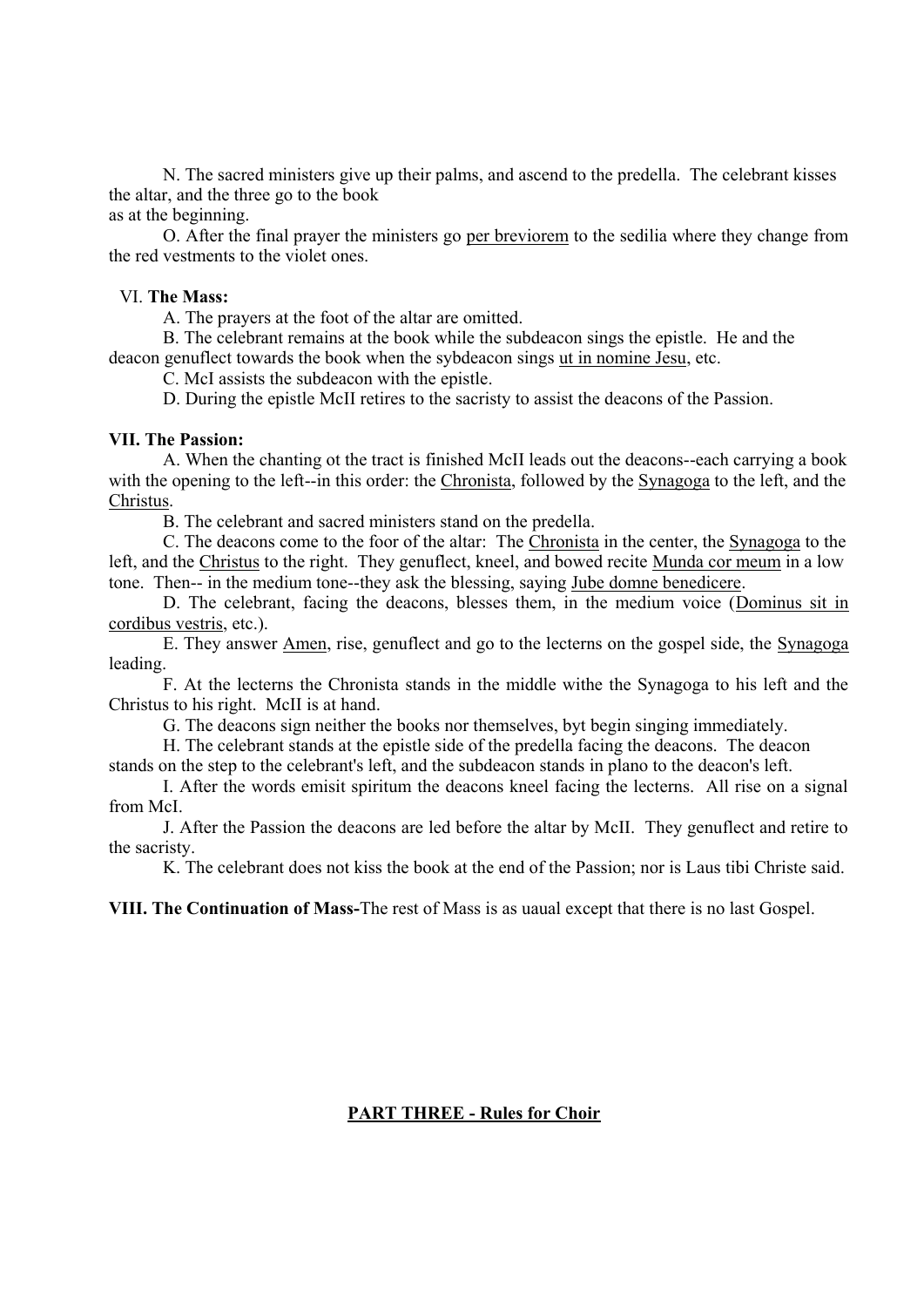I. The Distribution of Palms:

A. The bishop receives his palm standing.

B. The clergy receive the palms two by two following the same procedure as when they receive communion.

II. The Procession:

A. The clergy walk two by two behind the acolytes carrying their palms in the outside hand.

B. Upon returning to the church all group themselves as in the diagram below:

C. The choir alternates the hymn Gloria laus et honor with the cantors.

D. Upon reentering the church the members of the clergy genuflect, bow to each other, and reassume their places in choir.

III. The Epistle - at the worde ut in nomine Jesu those sitting remain seated and bow their heads. Those standing genuflect.

IV. The Passion - After the words emisit spiritum the cohir will kneel. Upon a signal from the Mc all will rise.

V. N.B. The last Gospel is omitted.